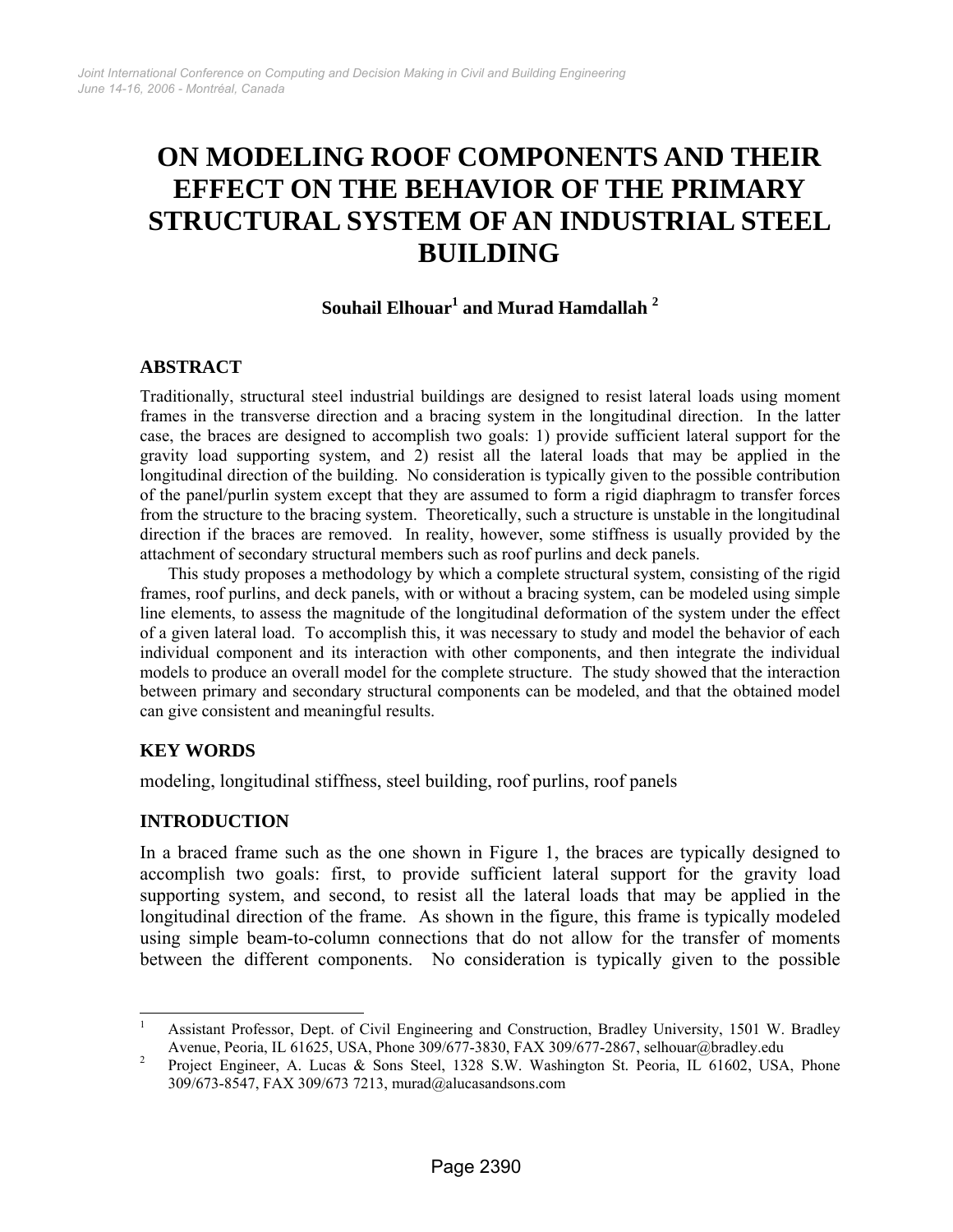contribution the panel/purlin roof system other than that it is assumed to form a rigid diaphragm that helps transfer lateral forces from the structure to the bracing system.



Figure 1: Typical Analysis Model of a Braced Frame with a Rigid Roof Diaphragm

This approach works well for design purposes because the contribution of secondary components towards the lateral force carrying capacity of the structure is expected to be negligible when compared to that of the bracing system. Therefore, and from a theoretical point of view, removing the braces will cause the structure to become unstable and incapable of carrying any of the applied loads, as depicted in Figure 2.



Figure 2: Simple Frame Behavior under Load when Braces are Removed

In reality, however, inherent connection stiffness and the stiffness of roof system components may provide some degree of lateral resistance. This resistance may prevent large deformation from taking place in the structure, at least until a substantial lateral force is applied. In fact, the structure may behave more as per the model shown in Figure 3, in which the simple roof to column connections have been replaced by rotational springs that derive their stiffness from panel-to-purlin and purlin-to-rafter attachments, thus making a small contribution towards the stiffness of the system as a whole. However, there has never been an attempt reported to evaluate the extent of this contribution. This may be due to the inhibitive cost that would be associated with an experimental program to investigate it, and also to the difficulty involved in developing a computer model that would accurately reproduce the behavior of the roof system components and their interaction with each other. Nevertheless, recent advances in structural analysis software have made it possible to model and study the behavior of complex structural systems and assemblies with reasonable effort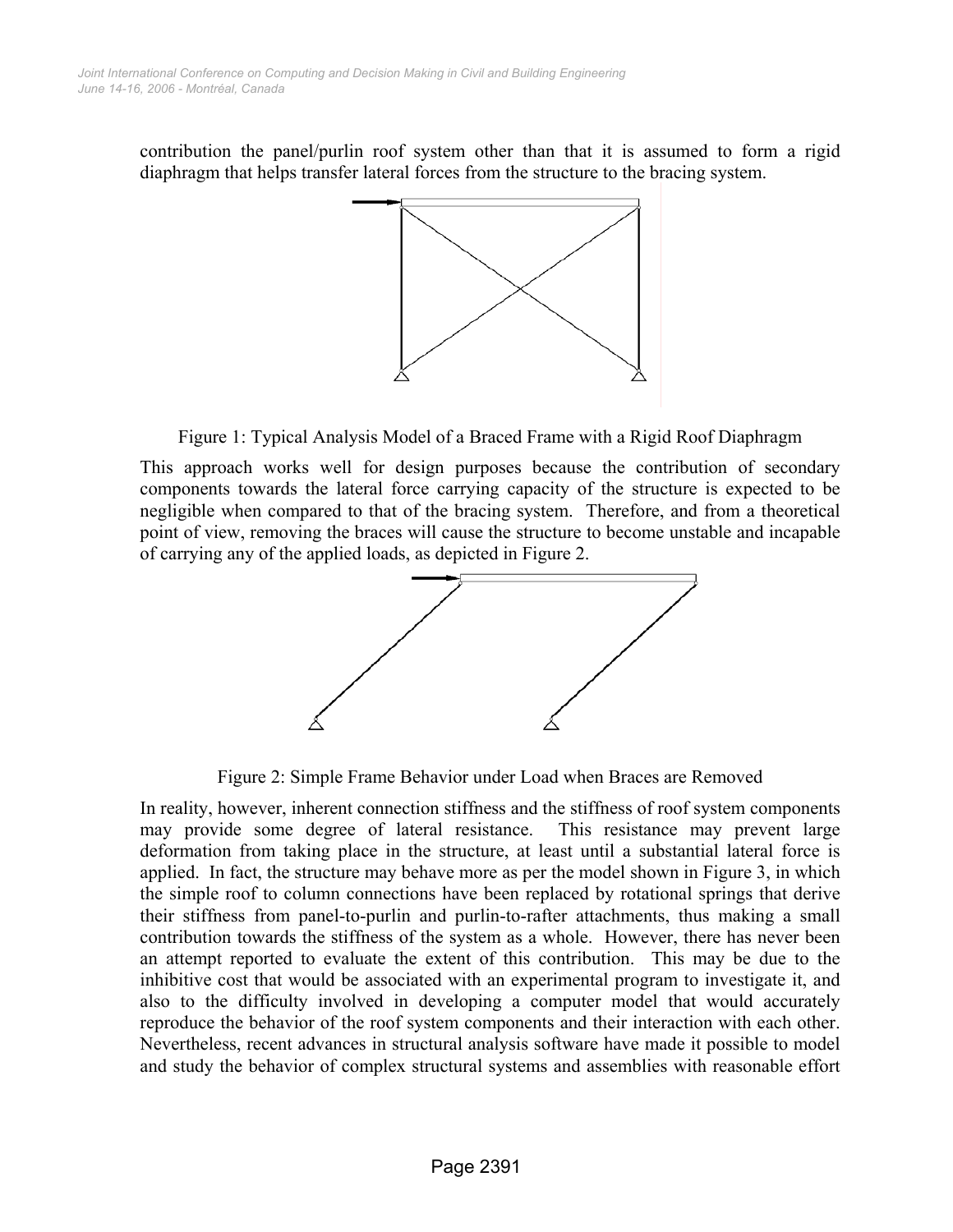and accuracy. The objective of the study being reported herein is to develop a methodology for producing three-dimensional models to simulate the longitudinal behavior of a typical steel-framed industrial building. This involves the modeling of the steel frame and its interaction with the various secondary structural components, namely, the purlins, panels, and braces. This methodology can then be used to study the contribution of the panels and purlins to the system's ability to resist lateral forces in the longitudinal direction. More importantly, the methodology will make it possible to study the behavior of secondary structural components in a simulated realistic environment, which may lead to better component design and performance.



Figure 3: Rotational Spring Representation of Roof-to-Column Connection

## **REVIEW OF LITERATURE**

Although three dimensional computer modeling of structural systems has been around for many years, little has been done in attempting to model the interaction between primary structural systems and secondary structural or building components. This is especially the case where industrial steel structures are concerned. This is probably due to many reasons, of which the following three are identified:

- 1. the lack of a perception of evidence for tangible practical impact on the industry that would result from such an attempt,
- 2. the difficulty involved in modeling the interaction between the different structural and non-structural components, and
- 3. the prohibitive cost of validating computer models using full scale or model tests of the structural system being considered.

However, three dimensional modeling of structural systems and other components has been attempted in other industries where the aforementioned reasons are either non applicable or their effects are minimized. Two of such industries are the post-frame building and metal framing industries, and a comprehensive synthesis of their research programs and findings was conducted by Hamdallah (2005).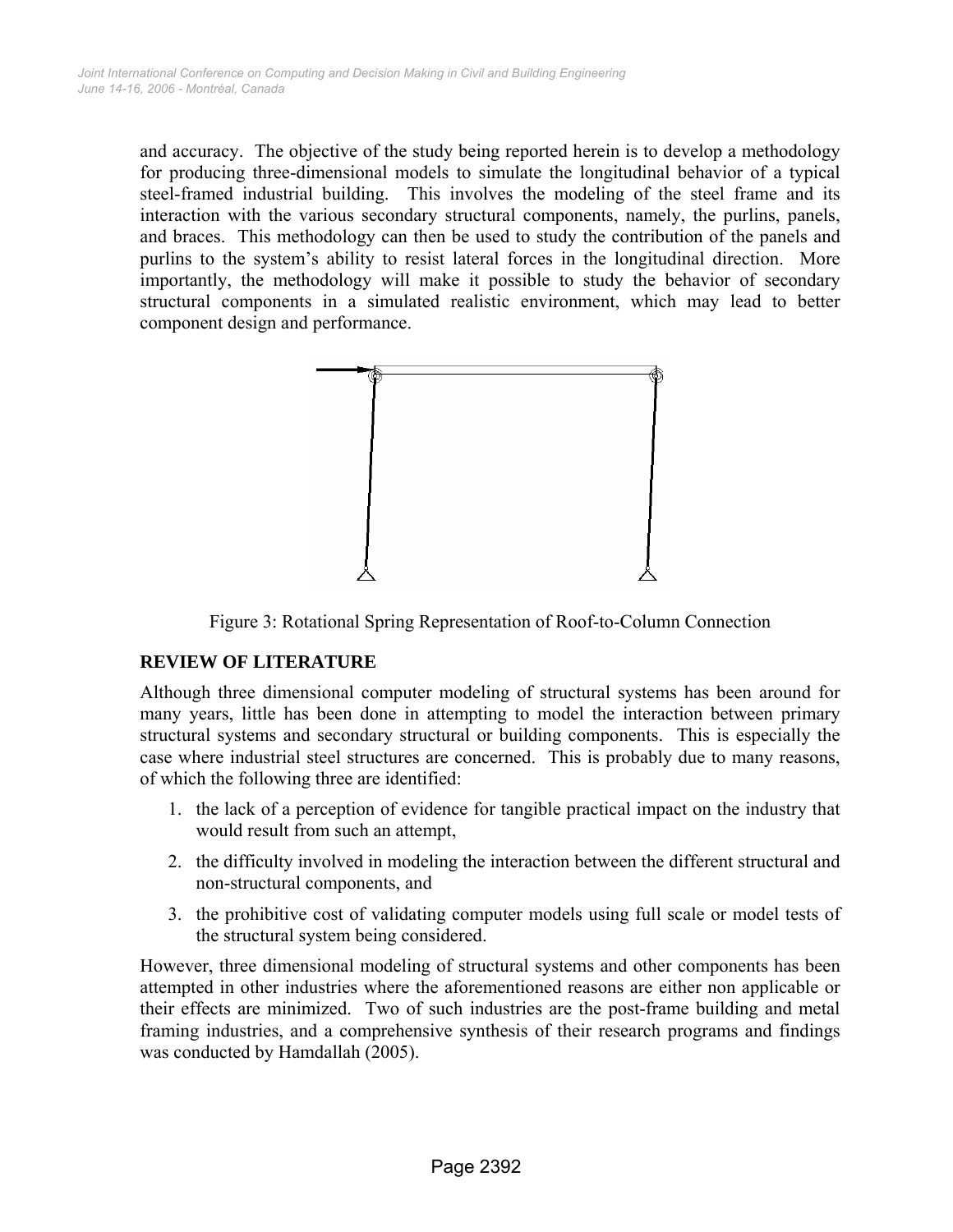Research in the post frame building industry has traditionally dealt with two main issues: the investigation of roof and wall panel stiffness and its effect on structural behavior, and the testing and modeling of full scale building systems, mainly to examine the behavior of posts and rafters in a typical setting. Many studies have been conducted in an effort to define the stiffness of roof diaphragm panels, and procedures for diaphragm design in metal-clad postframe buildings have been developed. In particular researchers (e.g., Nilson A.H. 1960, McFadden and Bundy 1991) studied and compared methods for evaluating diaphragm shear stiffness. Their work was instrumental in setting up the stage for the modeling and testing of complete post-frame building systems to evaluate their overall stiffness and behavior.

The metal building industry has also shown a great interest in studying roof panel systems and assessing their behavior. Elhouar (1985) developed a stiffness model to estimate brace forces in cold-formed Z- and C-purlin supported roof systems. He was able to model the interaction between the roof deck panels, purlins, and bracing system and obtained accurate predictions of brace force and purlin deformation. The equations he developed are still being used today in the AISI Cold Formed Steel Design Manual (1996) to predict bracing requirements for multiple-span, multiple-purlin line roof systems using cold-formed steel shapes.

Other researchers studied panel-purlin interaction using the finite strip method (e.g. Polyzois and Guillory 1991) or an elasto-plastic finite element model (Lucas, Al-Bermani, and Kitipornchai 1997), but, up to the time of publication of this study, there have been no reports of any attempts to study the interaction between the main structural system of an industrial steel building and secondary roof components using a three-dimensional model. The next few sections describe the approach that these authors used to accomplish this task, and an analysis of the findings is presented at the end of the paper.

### **ANALYTICAL MODEL DEVELOPMENT AND PARAMETRIC STUDY**

An efficient three-dimensional modeling of a structural system must pay special attention to the interaction between the various components. For the particular case of an industrial steel building; the model must be able to accurately reproduce the behavior of the actual structure in terms of forces and displacements. This can only be possible if structural components and their interaction with each other are modeled correctly. In other words, the model must represent the primary structural members, i.e. columns and beams, the secondary structural members, i.e. purlins and girts, braces, claddings: i.e. roof and wall panels, and their connections in such a way that estimated forces and displacements are representative of what may be observed in the actual structure. Effective modeling of primary structural system components can easily be achieved using the stiffness method and obtained results usually correlate well with experimental data. However, modeling the interaction of claddings and secondary structural members with the main members is still a tricky endeavor.

#### **MODELLING THE ROOF DIAPHRAGM**

Considering the fact that diaphragm shear stiffness can play a big role in the behavior of a structure, a decision was made to start the study by modeling a roof diaphragm test setup and then calibrating it using published diaphragm stiffness data before integrating it into the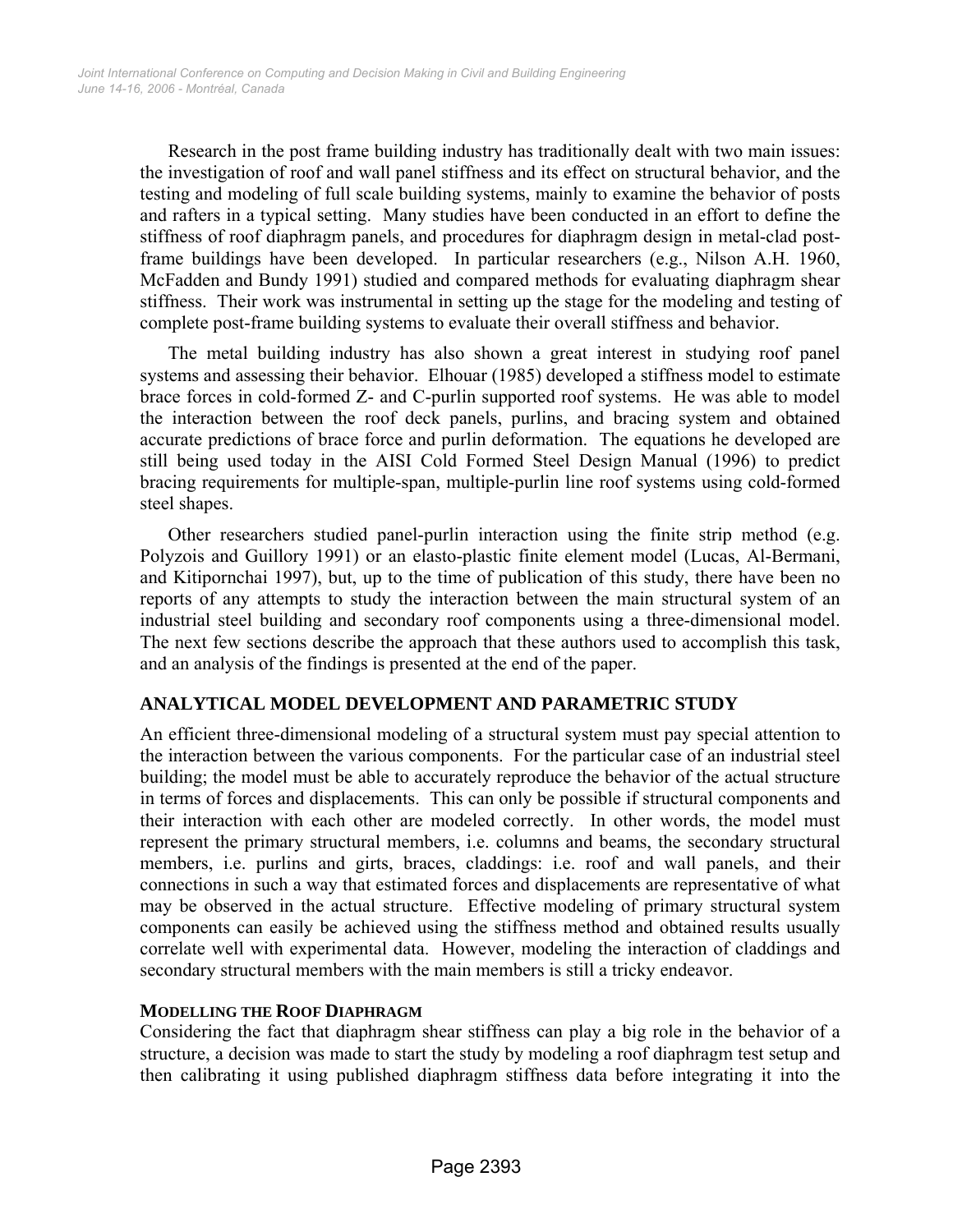overall model of the building structure. Two modeling approaches were evaluated. In the first, deck panels were modeled using analysis program generated finite elements. This approach did not yield a good correlation between estimated results and published data. The second approach involved the use of a truss-like arrangement to represent deck panels. As may be seen in Figure 4, the diaphragm was modeled using three types of line elements: longitudinal rods directed along the deck span, transverse rods directed along the purlins, and diagonal rods to provide shear stability and stiffness to the model in the plane of the panel deck. All of these members are attached to the top nodes of the dummy members, which are created at the frequency of three members per purlin. The dummy members are provided to ensure the compatibility of displacement between the tops of the purlins and the roof deck they are attached to. This approach worked well and the model was satisfactorily calibrated to yield accurate results. Subsequently, a technique for estimating the moment-rotation relationship at ends of roof panel supporting purlins was introduced. This technique makes use of the following assumptions: 1) small deformation theory applies, 2) the panel deck material remains elastic (i.e. no yielding will occur in the deck), 3) the purlin is simply supported by the rafter with the attachment coinciding with the purlin's centerline, and 4) the portion of the deck panel that spans over the ends of the purlins is flat and secured by a fastener on each purlin.



Figure 4: Equivalent Truss Diaphragm Model (Figure 3.11 in Hamdallah 2005)

### **INTEGRATION OF THE ROOF MODEL INTO THE OVERALL STRUCTURAL MODEL**

The developed roof model was then placed on an industrial steel building model that was designed for the purpose of the study. Three different purlin-to-rafter connection configurations where considered in this model. In the first configuration, the purlins were pinned at both ends, which means that they could not carry any moment across the bays of the building. In the second configuration, the purlins were partially released at their ends with respect to their strong axes. And in the third configuration, the purlins were fully restrained at their ends. Analyses were then performed to see if the interaction between primary framing members (beams, columns, and braces) and secondary framing members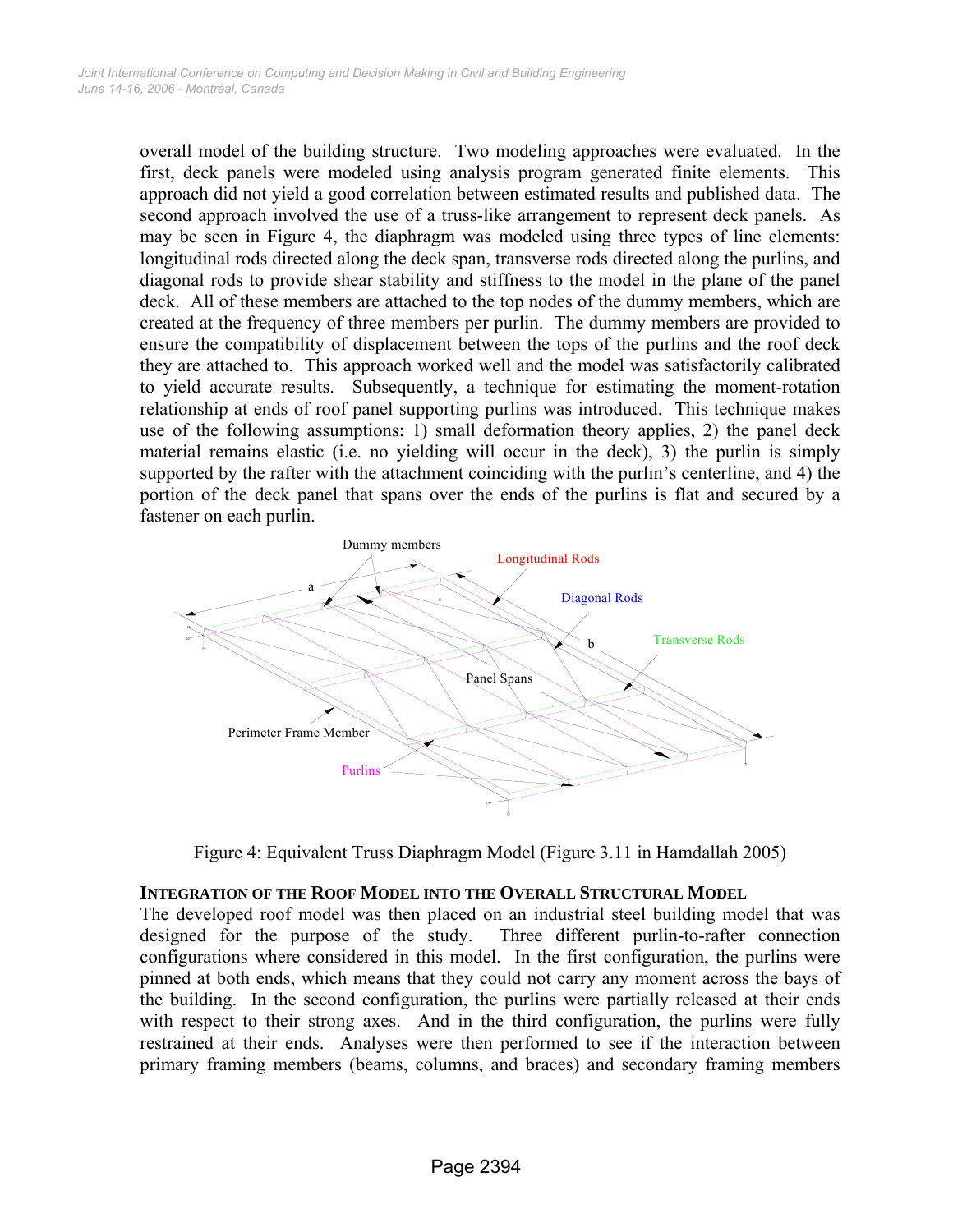(purlins and deck panels) was adequately represented. The structure was analyzed in one, two, three, four, and five-bay configurations using purlins with braces only, purlins with deck panels only, and purlins with braces and deck panels. Figure 5 shows a depiction of a onebay version of the model with all components present.



Figure 5: One-Bay Gable Roof Structural Model (Figure 4.1 in Hamdallah 2005)

Two 1-kip horizontal concentrated loads were applied at the eaves of one frame at the level of the connection the rafter and the column as shown in the figure. Deflections are then noted for the three longitudinal bracing configurations. The results of the analyses are shown here in Table 1 through Table 3 for the various purlin end-restraint configurations that were considered.

| <b>Run</b><br>No. | <b>Case Description</b> | Eave<br><b>Node</b><br>No. | <b>Transverse</b><br>Disp.<br>$\Delta X$ (in) | Longitudinal<br>Disp.<br>$\Delta Y$ (in) | <b>Vertical</b><br>Disp.<br>$\Delta Z$ (in) |
|-------------------|-------------------------|----------------------------|-----------------------------------------------|------------------------------------------|---------------------------------------------|
| 1                 | Bracing attached        | 7                          | 0                                             | 0.0258                                   | $-0.0003$                                   |
|                   | No Panel attached       | 10                         | 0                                             | 0.0258                                   | $-0.0003$                                   |
| 2                 | No Bracing attached     | 7                          | 0.0002                                        | 15.8752                                  | $-0.0003$                                   |
|                   | Panel attached          | 10                         | $-0.0002$                                     | 15.8752                                  | $-0.0003$                                   |
| 3                 | Bracing attached        | 7                          | 0                                             | 0.0255                                   | $-0.0003$                                   |
|                   | Panel attached          | 10                         |                                               | 0.0255                                   | $-0.0003$                                   |

| Table 1: One Bay Longitudinal Deflection When Using Pinned Purlins |
|--------------------------------------------------------------------|
| (Table 4.1 in Hamdallah 2005)                                      |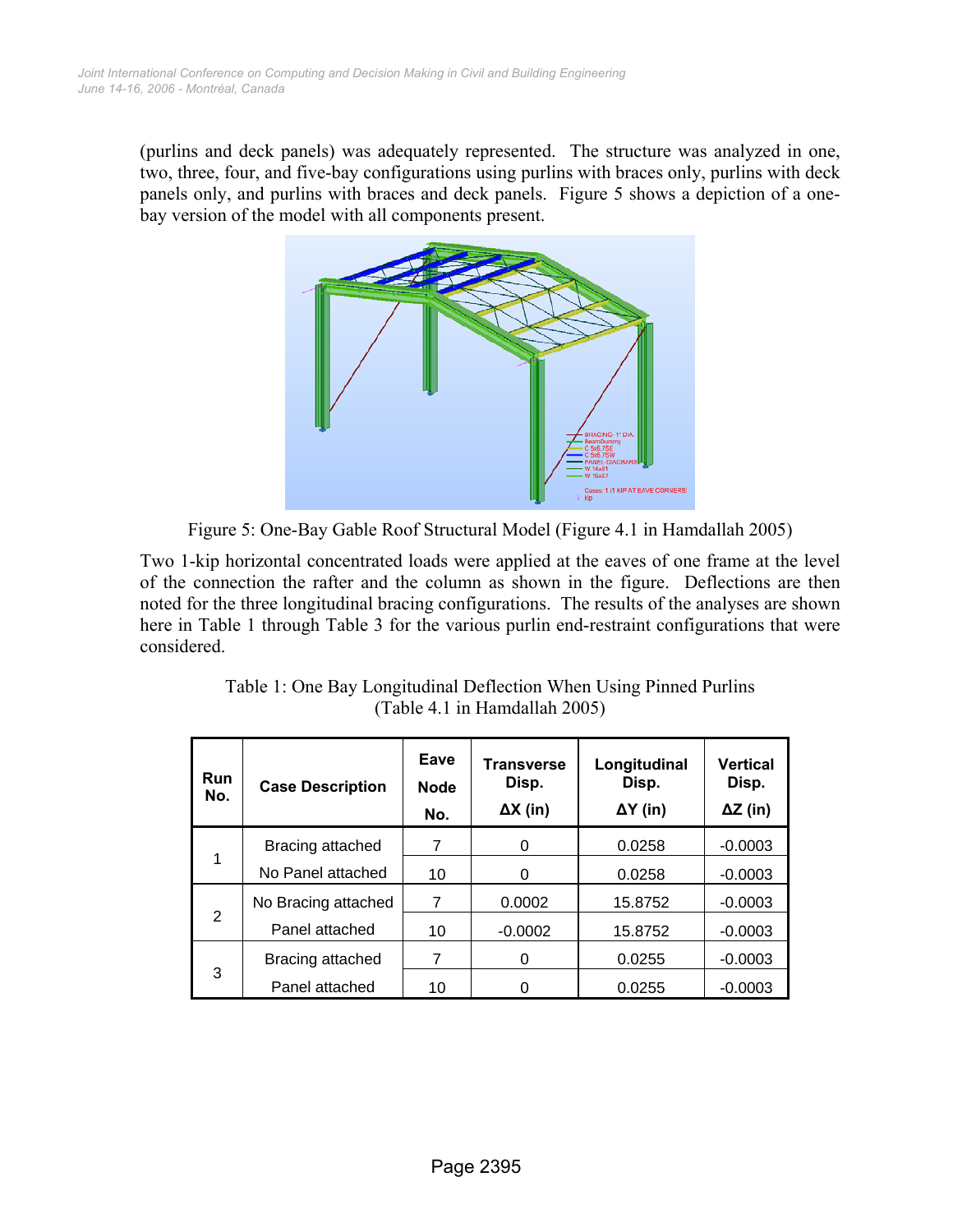| <b>Run</b><br>No. | <b>Case Description</b> | Eave<br><b>Node</b><br>No. | <b>Transverse</b><br>Disp.<br>$\Delta X$ (in) | Longitudinal<br>Disp.<br>$\Delta Y$ (in) | Vertical<br>Disp.<br>$\Delta Z$ (in) |
|-------------------|-------------------------|----------------------------|-----------------------------------------------|------------------------------------------|--------------------------------------|
| 1                 | Bracing attached        |                            | 0                                             | 0.0257                                   | $-0.0003$                            |
|                   | No Panel attached       | 10                         | 0                                             | 0.0257                                   | $-0.0003$                            |
| 2                 | No Bracing attached     | 7                          | 0                                             | 9.2534                                   | $-0.0003$                            |
|                   | Panel attached          | 10                         | 0                                             | 9.2534                                   | $-0.0003$                            |
| 3                 | Bracing attached        | 7                          | 0                                             | 0.0249                                   | $-0.0003$                            |
|                   | Panel attached          | 10                         |                                               | 0.0249                                   | $-0.0003$                            |

Table 2: One Bay Longitudinal Deflections When Using Partially-Restrained Purlins (Table 4.2 in Hamdallah 2005)

Table 3: One Bay Longitudinal Deflections When Using Fully-Restrained Purlins (Table 4.3 in Hamdallah 2005)

| <b>Run</b><br>No. | Case 1              | Eave<br><b>Node</b><br>No. | <b>Transverse</b><br>Disp.<br>$\Delta X$ (in) | Longitudinal<br>Disp.<br>$\Delta Y$ (in) | <b>Vertical</b><br>Disp.<br>$\Delta Z$ (in) |
|-------------------|---------------------|----------------------------|-----------------------------------------------|------------------------------------------|---------------------------------------------|
| 1                 | Bracing attached    | 7                          | 0                                             | 0.025                                    | $-0.0003$                                   |
|                   | No Panel attached   | 10                         | 0                                             | 0.025                                    | $-0.0003$                                   |
| 2                 | No Bracing attached | 7                          | 0                                             | 5.5919                                   | $-0.0003$                                   |
|                   | Panel attached      | 10                         | 0                                             | 5.5919                                   | $-0.0003$                                   |
| 3                 | Bracing attached    | 7                          | ∩                                             | 0.025                                    | $-0.0003$                                   |
|                   | Panel attached      | 10                         |                                               | 0.025                                    | $-0.0003$                                   |

The result of interest here is, ofcourse, the longitudinal displacement, ∆Y. As expected, the results show a huge difference between the deflection of a braced system and a non-braced one. However, the results also show that inherent roof system stiffness was modeled successfully since, otherwise, the analysis software would have detected an instability when the vertical braces were removed. The last thing these results show is that purlin end restraint does affect the outcome of the analysis, and longitudinal deformations are reduced when the purlin ends are restrained.

Perhaps the most telling outcome of this study can be seen in the graph shown in Figure 6. This graph shows the variation of longitudinal displacement of an unbraced model with a varying number of bays and purlin end conditions. As the figure shows, the longitudinal displacement of the eave is quite a bit larger for the one bay system than for the two bay system, and then it keeps decreasing exponentially as the number of bays increases.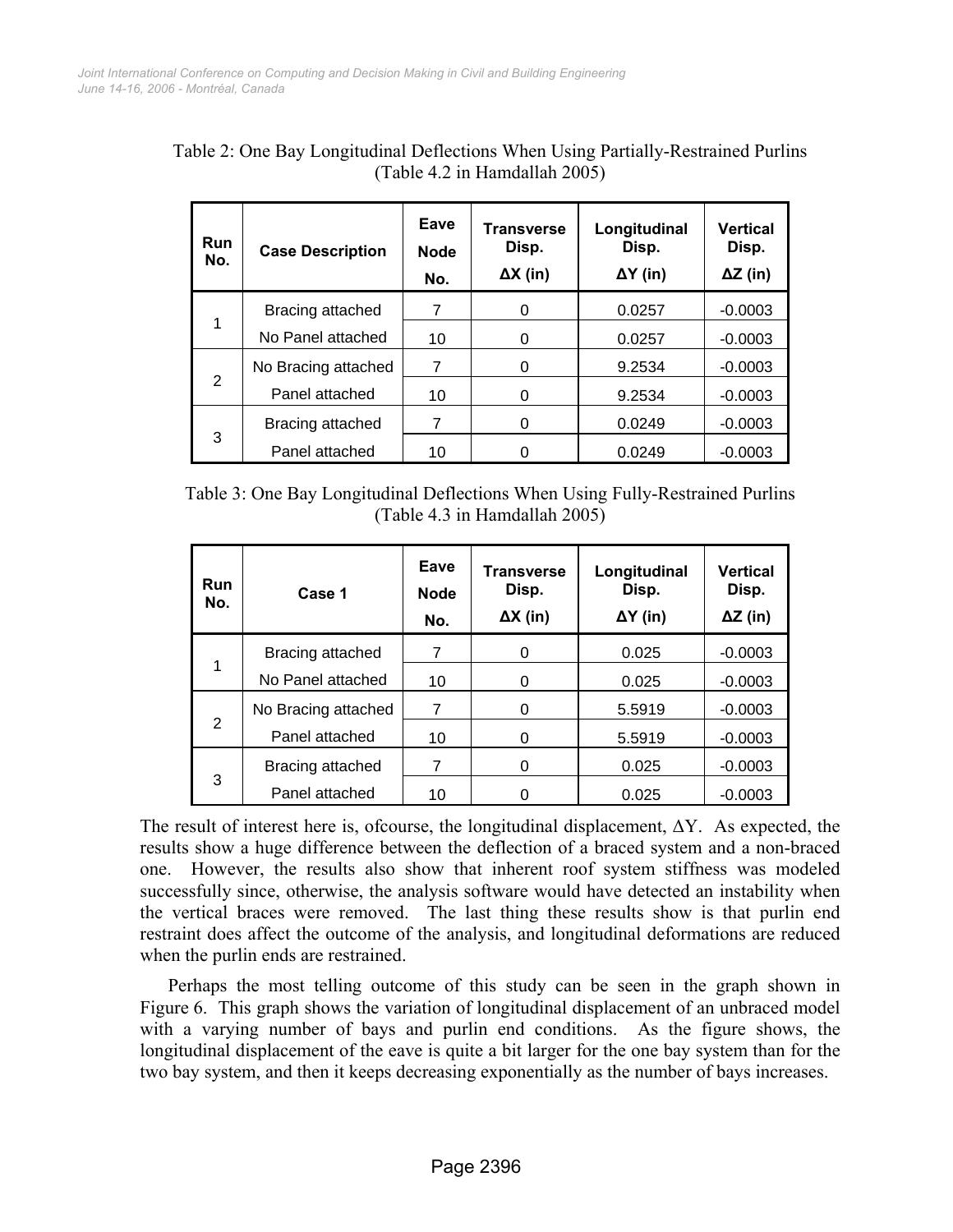

Figure 6: Longitudinal Building Displacement at Eave for a Varying Number of Bays and with Various Purlin End Restraint Conditions. (Figure 4.3 in Hamdallah 2005)

Furthermore, the decrease in longitudinal displacement seems to be more pronounced in systems where the purlins were not restrained, and the effect of purlin end restraint condition tends to diminish as the number of bays increases.

### **CONCLUSIONS AND RECOMMENDATIONS**

The conclusions and recommendations of this research work may be summarized in the following:

Computer modeling of complete structural systems and their components is a methodological process that requires a thorough understanding of the system or component being modeled and an adequate knowledge of available modeling tools and techniques.

Modeling the interaction between primary and secondary structural components can be achieved and possibly produce a realistic assessment of the behavior of the whole structural system. This research showed that even small amounts of retraint can be modeled adequately. However, the results need to be validated through an experimental testing program.

Increasing the number of bays in an industrial steel building increases the structure's longitudinal stiffness exponentially. A drastic increase in stiffness can be observed when the number of bays is increased from one to five. The curve seems to tend to level-off, however, for a number of bays greater than five.

Longitudinal building deformation is more pronounced when purlins have no endrestraint. Moreover, purlin end restraint condition tends to affect the building's longitudinal stiffness with larger effects observed for a smaller number of bays.